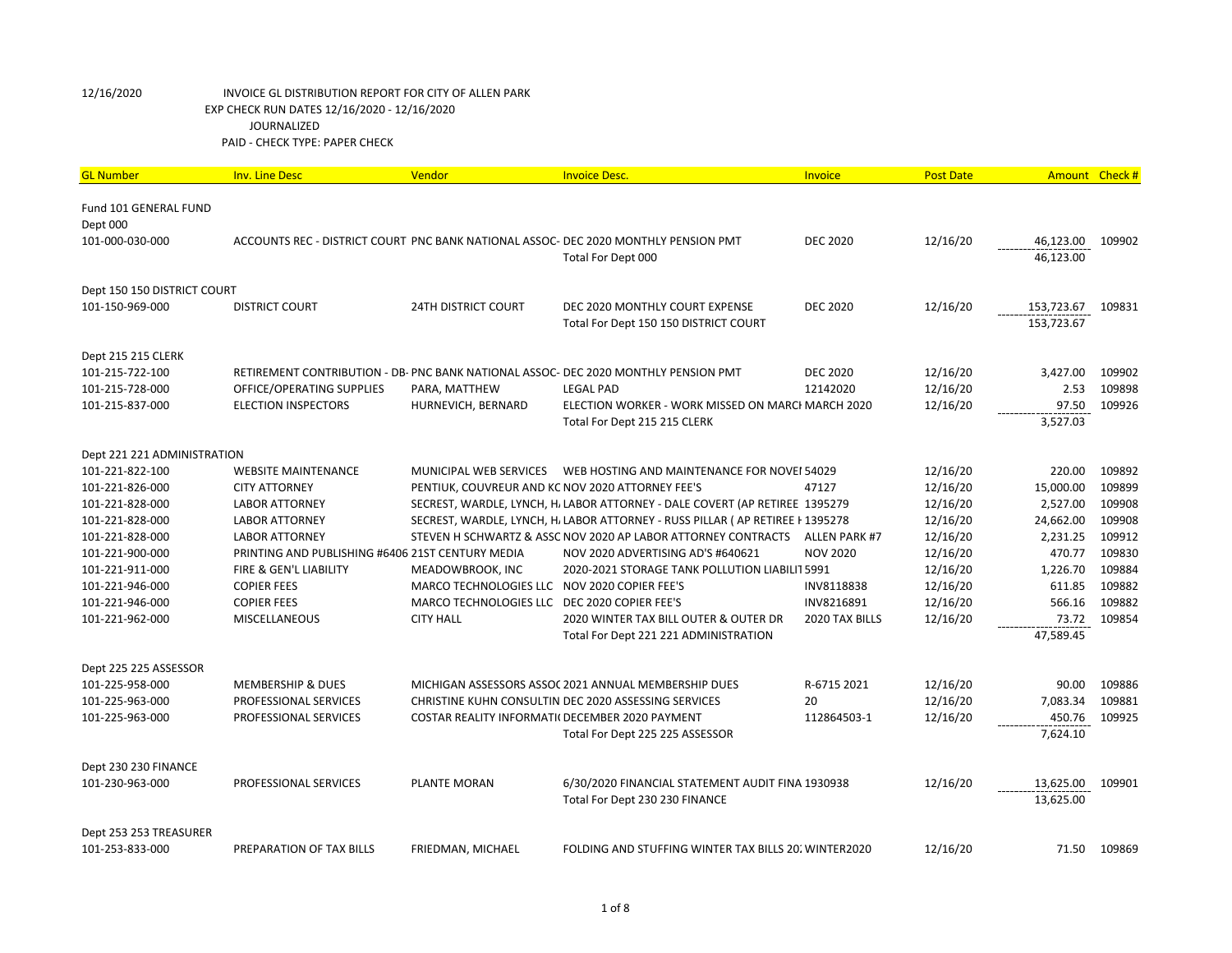| <b>GL Number</b>                          | <b>Inv. Line Desc</b>                                      | Vendor                                      | <b>Invoice Desc.</b>                                                                | Invoice          | <b>Post Date</b> | <b>Amount</b> | Check# |
|-------------------------------------------|------------------------------------------------------------|---------------------------------------------|-------------------------------------------------------------------------------------|------------------|------------------|---------------|--------|
| 101-253-833-000                           | PREPARATION OF TAX BILLS                                   | <b>MEAGHAN BACHMAN</b>                      | FOLDING AND STUFFING WINTER TAX BILLS 20. WINTER2020                                |                  | 12/16/20         | 422.50        | 109924 |
|                                           |                                                            |                                             | Total For Dept 253 253 TREASURER                                                    |                  |                  | 494.00        |        |
|                                           |                                                            |                                             |                                                                                     |                  |                  |               |        |
| Dept 263 263 CITY HALL                    |                                                            |                                             |                                                                                     |                  |                  |               |        |
| 101-263-931-000                           | <b>BUILDING MAINTENANCE CITY HALCINTAS CORPORATION-300</b> |                                             | RUG SERVICES FOR CITY HALL & POLICE 12/7/2 4069340720                               |                  | 12/16/20         | 135.93        | 109851 |
| 101-263-931-000                           | <b>BUILDING MAINTENANCE</b>                                | <b>HINCKLEY SPRINGS</b>                     | DEC 2020 SUPPLIES & FILTRATION SYSTEM REN 17305203120420                            |                  | 12/16/20         | 236.74        | 109875 |
| 101-263-931-000                           | <b>BUILDING MAINTENANCE</b>                                | <b>VETERANS CLEANING</b>                    | NOV 2020 CLEANING SERVICES DPW                                                      | 20-2611          | 12/16/20         | 1,100.00      | 109916 |
| 101-263-931-000                           | <b>BUILDING MAINTENANCE</b>                                | <b>VETERANS CLEANING</b>                    | NOV 2020 CLEANING SERVICES CITY HALL                                                | 20-1011          | 12/16/20         | 4,225.16      | 109916 |
|                                           |                                                            |                                             | Total For Dept 263 263 CITY HALL                                                    |                  |                  | 5,697.83      |        |
| Dept 305 305 POLICE DEPARTMENT            |                                                            |                                             |                                                                                     |                  |                  |               |        |
| 101-305-722-100                           |                                                            |                                             | RETIREMENT CONTRIBUTION - DB- PNC BANK NATIONAL ASSOC- DEC 2020 MONTHLY PENSION PMT | <b>DEC 2020</b>  | 12/16/20         | 84,391.00     | 109902 |
| 101-305-729-000                           | <b>K-9 SUPPLIES</b>                                        | PET SUPPLIES PLUS                           | K-9 SUPPLIES 11.24.2020                                                             | 83449            | 12/16/20         | 62.62         | 109900 |
| 101-305-757-000                           | <b>OPERATING SUPPLIES</b>                                  | A & B LOCKSMITH                             | <b>DROP SAFE</b>                                                                    | 89068            | 12/16/20         | 600.00        | 109832 |
| 101-305-761-000                           | PRISONER BOARD                                             | <b>STATE OF MICHIGAN</b>                    | SEX OFFENDER REGISTRATION FEE'S                                                     | 551-570751       | 12/16/20         | 60.00         | 109842 |
| 101-305-934-000                           | EQUIPMENT MAINTENANCE                                      | THOMSON REUTERS-WEST                        | NOV 2020 WEST INFO CHARGES                                                          | 843414956        | 12/16/20         | 212.36        | 109914 |
| 101-305-934-500                           | <b>COMPUTER BREAK-FIX</b>                                  | EXPERT TECHNOLOGY SERVIC COMPUTER SERVICES  |                                                                                     | 3092             | 12/16/20         | 405.00        | 109868 |
| 101-305-939-000                           | <b>VEHICLE MAINTENANCE</b>                                 |                                             | BAKER'S GAS & WELDING SUI NOV 2020 CYLINDER RENTAL                                  | 09239580         | 12/16/20         | 26.77         | 109840 |
| 101-305-939-000                           | <b>VEHICLE MAINTENANCE</b>                                 | CLASSIC AUTO WASH INC.                      | NOVEMBER 2020 AUTO WASH                                                             | 1967             | 12/16/20         | 136.50        | 109853 |
| 101-305-939-000                           | <b>VEHICLE MAINTENANCE</b>                                 | <b>VILLAGE FORD</b>                         | <b>PARTS</b>                                                                        | 491340           | 12/16/20         | 62.71         | 109917 |
|                                           |                                                            |                                             | Total For Dept 305 305 POLICE DEPARTMENT                                            |                  |                  | 85,956.96     |        |
|                                           |                                                            |                                             |                                                                                     |                  |                  |               |        |
| Dept 340 340 FIRE DEPARTMENT              |                                                            |                                             |                                                                                     |                  |                  |               |        |
| 101-340-722-100                           |                                                            |                                             | RETIREMENT CONTRIBUTION - DB PNC BANK NATIONAL ASSOC- DEC 2020 MONTHLY PENSION PMT  | <b>DEC 2020</b>  | 12/16/20         | 56,260.00     | 109902 |
| 101-340-757-000                           | <b>OPERATING SUPPLIES</b>                                  | NETWORK SERVICES COMPAI OPERATING SUPPLIES  |                                                                                     | 6682237-03       | 12/16/20         | 7.40          | 109894 |
| 101-340-757-000                           | <b>OPERATING SUPPLIES</b>                                  | NETWORK SERVICES COMPAI OPERATING SUPPLIES  |                                                                                     | 6690788-00       | 12/16/20         | 177.03        | 109894 |
| 101-340-757-000                           | <b>OPERATING SUPPLIES</b>                                  | NETWORK SERVICES COMPAI OPERATING SUPPLIES  |                                                                                     | 6655571-02       | 12/16/20         | 6.50          | 109894 |
| 101-340-757-000                           | <b>OPERATING SUPPLIES</b>                                  | NETWORK SERVICES COMPAI OPERATING SUPPLIES  |                                                                                     | 6687228-02       | 12/16/20         | 7.40          | 109894 |
| 101-340-757-500                           | <b>RESCUE SUPPLIES</b>                                     |                                             | BAKER'S GAS & WELDING SUI NOV 2020 OXYGEN CYLINDER RENTAL FIRE DEP 09239468         |                  | 12/16/20         | 103.94        | 109840 |
| 101-340-757-500                           | <b>RESCUE SUPPLIES</b>                                     | BAKER'S GAS & WELDING SUI FIRE DEPT EMS USE |                                                                                     | 01650100         | 12/16/20         | 106.61        | 109840 |
| 101-340-757-500                           | <b>RESCUE SUPPLIES</b>                                     |                                             | ELITE TRAUMA CLEAN UP INC REMOVAL AND DISPOSAL OF MEDICAL WASTE MW046-1220          |                  | 12/16/20         | 40.00         | 109864 |
| 101-340-757-500                           | <b>RESCUE SUPPLIES</b>                                     | J & B MEDICAL SUPPLY, INC. RESCUE SUPPLIES  |                                                                                     | 6886612          | 12/16/20         | 516.53        | 109878 |
| 101-340-805-000                           | AMBULANCE BILLING                                          | ACCUMED BILLING INC.                        | FIRE SERVICES 11/1/20-11/30/20                                                      | 26416            | 12/16/20         | 3,742.76      | 109836 |
| 101-340-805-000                           | AMBULANCE BILLING                                          | <b>STATE OF MICHIGAN</b>                    | QUALITY ASSURANCE ASSESSMENT FROM 10/1491-286221                                    |                  | 12/16/20         | 1,452.22      | 109911 |
| 101-340-853-000                           | <b>TELEPHONE</b>                                           | COMCAST                                     | FIRE SERVICES 12/6-1/5/21                                                           | 8529101680173474 | 12/16/20         | 254.85        | 109855 |
| 101-340-939-000                           | <b>VEHICLE MAINTENANCE</b>                                 |                                             | BAKER'S GAS & WELDING SUI NOV 2020 CYLINDER RENTAL                                  | 09239580         | 12/16/20         | 26.77         | 109840 |
| 101-340-958-000                           | <b>MEMBERSHIP &amp; DUES</b>                               | MAURY, KEVIN                                | PARAMEDIC LICENSE RENEWAL                                                           | 00032837         | 12/16/20         | 25.00         | 109883 |
|                                           |                                                            |                                             | Total For Dept 340 340 FIRE DEPARTMENT                                              |                  |                  | 62,727.01     |        |
| Dept 445 445 DEPARTMENT OF PUBLIC SERVICE |                                                            |                                             |                                                                                     |                  |                  |               |        |
| 101-445-722-100                           |                                                            |                                             | RETIREMENT CONTRIBUTION - DB- PNC BANK NATIONAL ASSOC- DEC 2020 MONTHLY PENSION PMT | <b>DEC 2020</b>  | 12/16/20         | 14,000.00     | 109902 |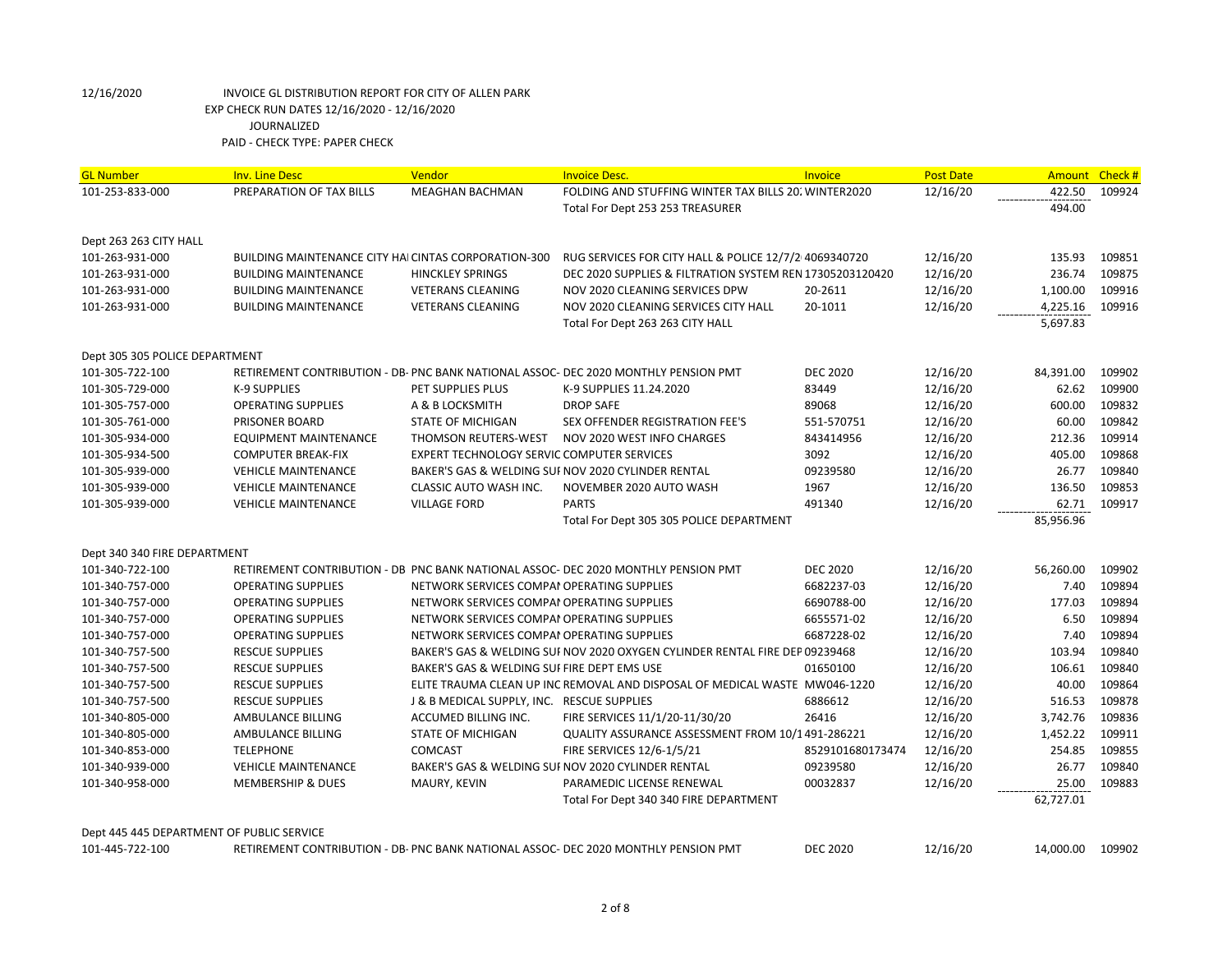| <b>GL Number</b>                       | <b>Inv. Line Desc</b>        | Vendor                                    | <b>Invoice Desc.</b>                                                               | Invoice         | <b>Post Date</b> | Amount Check # |        |
|----------------------------------------|------------------------------|-------------------------------------------|------------------------------------------------------------------------------------|-----------------|------------------|----------------|--------|
| 101-445-757-000                        | <b>OPERATING SUPPLIES</b>    | <b>BRONER GLOVE CO</b>                    | <b>SUPPLIES</b>                                                                    | 298394          | 12/16/20         | 279.23         | 109843 |
| 101-445-757-000                        | <b>OPERATING SUPPLIES</b>    | CORE & MAIN LP                            | <b>SUPPLIES</b>                                                                    | N407418         | 12/16/20         | 17.28          | 109857 |
| 101-445-768-000                        | <b>UNIFORMS</b>              | <b>BEDIENT, RAY</b>                       | REIMBURSEMENT FOR STEEL TOE SAFETY BOO19516256                                     |                 | 12/16/20         | 166.94         | 109841 |
| 101-445-934-000                        | EQUIPMENT MAINTENANCE        | D & L GARDEN CENTER, INC. SUPPLIES        |                                                                                    | 14049           | 12/16/20         | 11.96          | 109858 |
| 101-445-939-000                        | <b>VEHICLE MAINTENANCE</b>   |                                           | BAKER'S GAS & WELDING SUI NOV 2020 CYLINDER RENTAL                                 | 09239580        | 12/16/20         | 26.77          | 109840 |
| 101-445-939-000                        | <b>VEHICLE MAINTENANCE</b>   | <b>EXOTIC AUTOMATION &amp; SUPI PARTS</b> |                                                                                    | 11091489        | 12/16/20         | 153.22         | 109866 |
| 101-445-939-000                        | <b>VEHICLE MAINTENANCE</b>   | WILLIAM F. SELL & SON                     | <b>PARTS</b>                                                                       | 399844          | 12/16/20         | 329.45         | 109909 |
| 101-445-962-000                        | <b>MISCELLANEOUS</b>         |                                           | COMPREHENSIVE TESTING SC 4TH QTR RANDOMS/FOLLOW-UP                                 | 2844            | 12/16/20         | 742.50         | 109856 |
|                                        |                              |                                           | Total For Dept 445 445 DEPARTMENT OF PUBLIC SERVICE                                |                 |                  | 15,727.35      |        |
| Dept 707 707 PARKS & REC               |                              |                                           |                                                                                    |                 |                  |                |        |
| 101-707-783-000                        | <b>PARK SUPPLIES</b>         | <b>PARK ATHLETIC SUPPLY</b>               | <b>BOLCO BASES</b>                                                                 | 184134          | 12/16/20         | 1,015.00       | 109896 |
| 101-707-939-000                        | <b>VEHICLE MAINTENANCE</b>   |                                           | BAKER'S GAS & WELDING SUF NOV 2020 CYLINDER RENTAL                                 | 09239580        | 12/16/20         | 26.77          | 109840 |
| 101-707-939-000                        | <b>VEHICLE MAINTENANCE</b>   | CLASSIC AUTO WASH INC.                    | NOVEMBER 2020 AUTO WASH                                                            | 1967            | 12/16/20         | 11.70          | 109853 |
|                                        |                              |                                           | Total For Dept 707 707 PARKS & REC                                                 |                 |                  | 1,053.47       |        |
| Dept 751 751 COMMUNITY CENTER          |                              |                                           |                                                                                    |                 |                  |                |        |
| 101-751-931-000                        | <b>BUILDING MAINTENANCE</b>  | <b>ORKIN</b>                              | DEC 2020 COMM CTR SERVICES                                                         | 205882514       | 12/16/20         | 80.03          | 109895 |
| 101-751-934-000                        | <b>EQUIPMENT MAINTENANCE</b> | EXPERT HEATING & COOLING ROOFTOP REPAIRS  |                                                                                    | W43866          | 12/16/20         | 1,607.33       | 109867 |
|                                        |                              |                                           | Total For Dept 751 751 COMMUNITY CENTER                                            |                 |                  | 1,687.36       |        |
| Dept 803 HISTORICAL                    |                              |                                           |                                                                                    |                 |                  |                |        |
| 101-803-985-000                        | <b>CAPITAL OUTLAY</b>        | <b>HADDIX ELECTRIC</b>                    | CODE UPGRADES FOR QUOTE #5104                                                      | 10265           | 12/16/20         | 2,375.00       | 109873 |
|                                        |                              |                                           | <b>Total For Dept 803 HISTORICAL</b>                                               |                 |                  | 2,375.00       |        |
| Dept 864 864 RETIREE/ACTIVE HEALTHCARE |                              |                                           |                                                                                    |                 |                  |                |        |
| 101-864-722-100                        |                              |                                           | RETIREMENT CONTRIBUTION - GF PNC BANK NATIONAL ASSOC- DEC 2020 MONTHLY PENSION PMT | <b>DEC 2020</b> | 12/16/20         | 6,834.00       | 109902 |
|                                        |                              |                                           | Total For Dept 864 864 RETIREE/ACTIVE HEALTHCARE                                   |                 |                  | 6,834.00       |        |
|                                        |                              |                                           | Total For Fund 101 GENERAL FUND                                                    |                 |                  | 454,765.23     |        |
| Fund 202 MAJOR STREET FUND             |                              |                                           |                                                                                    |                 |                  |                |        |
| Dept 479 PRESERVATION - STREETS        |                              |                                           |                                                                                    |                 |                  |                |        |
| 202-479-757-000                        | <b>OPERATING SUPPLIES</b>    | CADILLAC ASPHALT LLC                      | <b>COLD MIX</b>                                                                    | 359843          | 12/16/20         | 504.00         | 109845 |
| 202-479-820-000                        | ENGINEERING                  | C.E. RAINES COMPANY                       | JOB AP-109 INSPECTION SERV PARK AVE PAVEN 17284                                    |                 | 12/16/20         | 130.50         | 109849 |
|                                        |                              |                                           | Total For Dept 479 PRESERVATION - STREETS                                          |                 |                  | 634.50         |        |
| Dept 483 ADMINISTRATION - STREETS      |                              |                                           |                                                                                    |                 |                  |                |        |
| 202-483-808-000                        | <b>CITY AUDITOR</b>          | PLANTE MORAN                              | 6/30/2020 FINANCIAL STATEMENT AUDIT FINA 1930938                                   |                 | 12/16/20         | 4,000.00       | 109901 |
|                                        |                              |                                           | Total For Dept 483 ADMINISTRATION - STREETS                                        |                 |                  | 4,000.00       |        |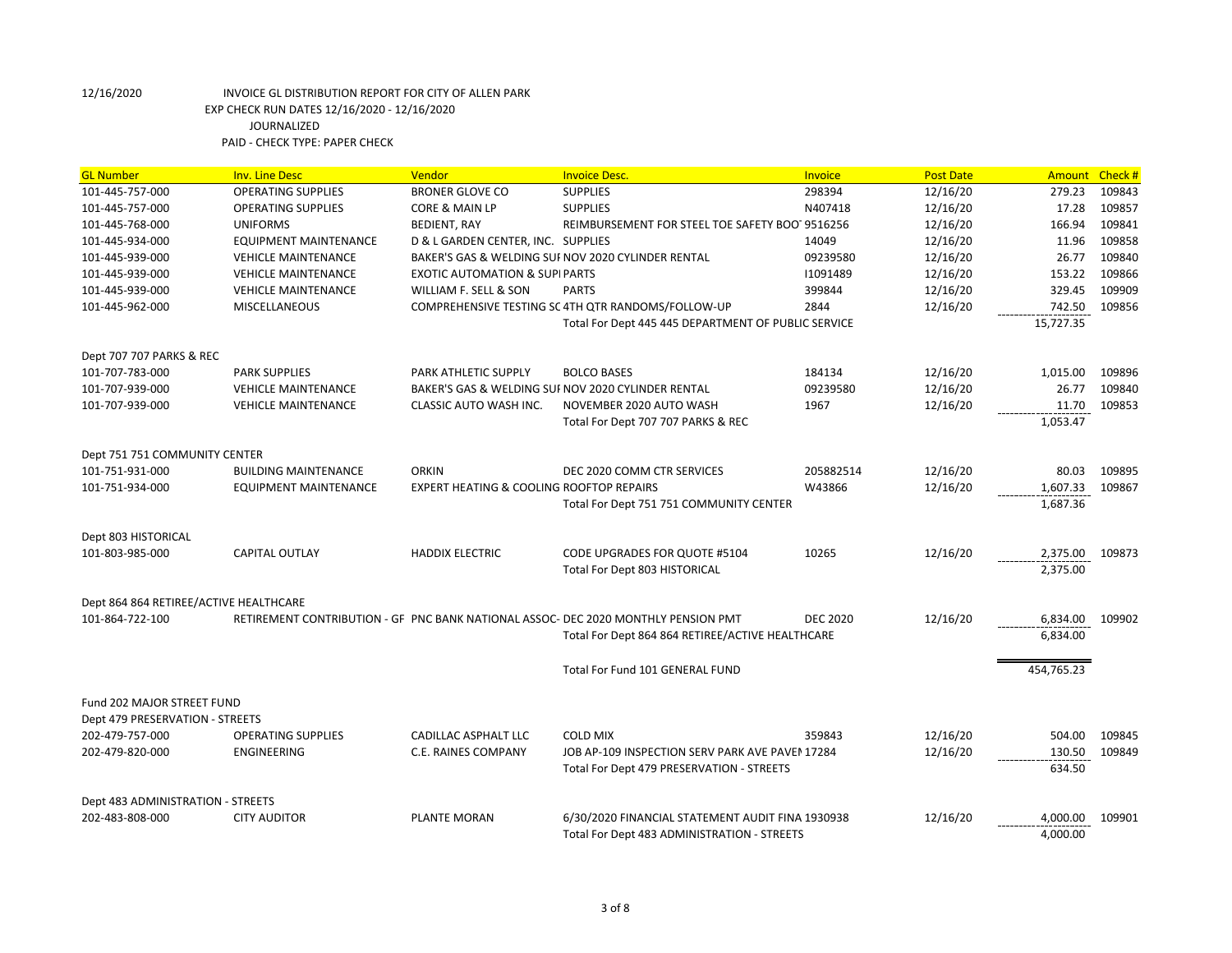| <b>GL Number</b>                   | <b>Inv. Line Desc</b>                                                  | Vendor                     | <b>Invoice Desc.</b>                                                           | <b>Invoice</b>                     | <b>Post Date</b> | <b>Amount</b> | Check# |
|------------------------------------|------------------------------------------------------------------------|----------------------------|--------------------------------------------------------------------------------|------------------------------------|------------------|---------------|--------|
|                                    |                                                                        |                            | Total For Fund 202 MAJOR STREET FUND                                           |                                    |                  | 4,634.50      |        |
|                                    |                                                                        |                            |                                                                                |                                    |                  |               |        |
| Fund 203 LOCAL STREET FUND         |                                                                        |                            |                                                                                |                                    |                  |               |        |
| Dept 475 475 TRAFFIC SERVICES      |                                                                        |                            |                                                                                |                                    |                  |               |        |
| 203-475-757-000                    | <b>OPERATING SUPPLIES</b>                                              | SIGNARAMA                  | CITY SEAL VINYL STICKERS                                                       | 6809                               | 12/16/20         | 46.48         | 109910 |
|                                    |                                                                        |                            | Total For Dept 475 475 TRAFFIC SERVICES                                        |                                    |                  | 46.48         |        |
| Dept 479 PRESERVATION - STREETS    |                                                                        |                            |                                                                                |                                    |                  |               |        |
| 203-479-714-000                    | ROUTINE MAINTENANCE                                                    |                            | G2 CONSULTING GROUP LLC PROPOSED AP DPW MELVINDALE - QUALITY CC 202866         |                                    | 12/16/20         | 1,600.00      | 109870 |
| 203-479-714-000                    | ROUTINE MAINTENANCE                                                    |                            | PROFESSIONAL SERVICE IND I CONCRETE TESTING - PROJECT CITY OF ALLEN P00738556  |                                    | 12/16/20         | 1,212.50      | 109903 |
| 203-479-757-000                    | <b>OPERATING SUPPLIES</b>                                              | CADILLAC ASPHALT LLC       | <b>COLD MIX</b>                                                                | 359843                             | 12/16/20         | 504.00        | 109845 |
| 203-479-801-200                    | MILLAGE - CONSTRUCTION                                                 |                            | GV CEMENT CONTRACTING C JOB AP-133 PMT #7 ROBINSON/MEYER                       | AP-133                             | 12/16/20         | 85,849.71     | 109872 |
| 203-479-801-205                    | SECTIONING - PRESERVATION                                              | SAVONE CEMENT, INC.        | SECTIONAL NORWOOD                                                              | 10317-606                          | 12/16/20         | 8,429.04      | 109905 |
|                                    |                                                                        |                            | Total For Dept 479 PRESERVATION - STREETS                                      |                                    |                  | 97,595.25     |        |
|                                    |                                                                        |                            |                                                                                |                                    |                  |               |        |
| Dept 483 ADMINISTRATION - STREETS  |                                                                        |                            |                                                                                |                                    |                  |               |        |
| 203-483-808-000                    | <b>LEGAL &amp; AUDIT</b>                                               | PLANTE MORAN               | 6/30/2020 FINANCIAL STATEMENT AUDIT FINA 1930938                               |                                    | 12/16/20         | 3,000.00      | 109901 |
| 203-483-820-000                    | ENGINEERING                                                            | <b>BUCCILLI GROUP, LLC</b> | INSPECTION SERV 11/23-11/27/20 LOCAL ST 4295                                   |                                    | 12/16/20         | 1,080.00      | 109844 |
| 203-483-820-000                    | ENGINEERING                                                            | <b>BUCCILLI GROUP, LLC</b> | INSPECTION SERVICES - STEVE WOOD 11/30 - 14304                                 |                                    | 12/16/20         | 2,052.00      | 109844 |
| 203-483-820-000                    | ENGINEERING                                                            | C.E. RAINES COMPANY        | JOB AP-133-1 SURVEY SERV BLOCK BTWN QUAI17298                                  |                                    | 12/16/20         | 23,278.53     | 109849 |
| 203-483-820-000                    | <b>ENGINEERING</b>                                                     | <b>C.E. RAINES COMPANY</b> | JOB AP-133 SURVEY SERV ROBINSON & OSAGE 17287                                  |                                    | 12/16/20         | 19,501.99     | 109849 |
|                                    |                                                                        |                            | Total For Dept 483 ADMINISTRATION - STREETS                                    |                                    |                  | 48,912.52     |        |
|                                    |                                                                        |                            |                                                                                |                                    |                  |               |        |
|                                    |                                                                        |                            | Total For Fund 203 LOCAL STREET FUND                                           |                                    |                  | 146,554.25    |        |
| Fund 226 RUBBISH FUND              |                                                                        |                            |                                                                                |                                    |                  |               |        |
| Dept 450 450 RUBBISH               |                                                                        |                            |                                                                                |                                    |                  |               |        |
| 226-450-817-000                    | <b>WASTE DISPOSAL</b>                                                  |                            | ADVANCED DISPOSAL SERVIC MSW, RECYCLE, YARD WASTE AND BULK SERVII V30001993148 |                                    | 12/16/20         | 133,147.61    | 109837 |
| 226-450-817-000                    | <b>WASTE DISPOSAL</b>                                                  | <b>GRAHAM, ROBERT</b>      | DEC 2019- NOV 2020 MILEAGE                                                     | 19/20 MILEAGE                      | 12/16/20         | 3,096.30      | 109871 |
|                                    |                                                                        |                            | Total For Dept 450 450 RUBBISH                                                 |                                    |                  | 136,243.91    |        |
|                                    |                                                                        |                            |                                                                                |                                    |                  |               |        |
|                                    |                                                                        |                            | Total For Fund 226 RUBBISH FUND                                                |                                    |                  | 136,243.91    |        |
|                                    |                                                                        |                            |                                                                                |                                    |                  |               |        |
| Fund 249 BUILDING FUND             |                                                                        |                            |                                                                                |                                    |                  |               |        |
| Dept 371 371 BUILDING DEPARTMENT   |                                                                        |                            | NOV 2020 MECHANICAL INSPECTIONS                                                |                                    | 12/16/20         | 991.30        | 109847 |
| 249-371-821-000<br>249-371-821-000 | MECHANICAL INSPECTIONS<br>MECHANICAL INSPECTIONS                       | CARNILL, STEVE             | MECHANICAL SAFETY & CON: NOV 2020 MECHANICAL INSPECTIONS                       | <b>NOV 2020</b><br><b>NOV 2020</b> | 12/16/20         | 440.00        | 109885 |
| 249-371-822-000                    | PLUMBING INSPECTIONS                                                   | HALASH, JEROME             | NOV 2020 PLUMBING INSPECTIONS                                                  | <b>NOV 2020</b>                    | 12/16/20         | 800.10        | 109874 |
| 249-371-822-500                    | <b>ELECTRICAL INSPECTIONS</b>                                          | CARY, KENNETH              | NOV 2020 ELECTRICAL INSPECTIONS                                                | <b>NOV 2020</b>                    | 12/16/20         | 1,318.10      | 109846 |
| 249-371-935-000                    | COMPUTER SOFTWARE MAINTEN/ MSC                                         |                            | MUNICIPAL SERVICE CO INTIAL COMMENCEME INV10056                                |                                    | 12/16/20         | 4,800.00      | 109889 |
| 249-371-935-000                    | COMPUTER SOFTWARE MAINTEN/ MUNICIPAL SERVICE COMPAI SEPTEMBER SERVICES |                            |                                                                                | INV10059                           | 12/16/20         | 2,800.00      | 109890 |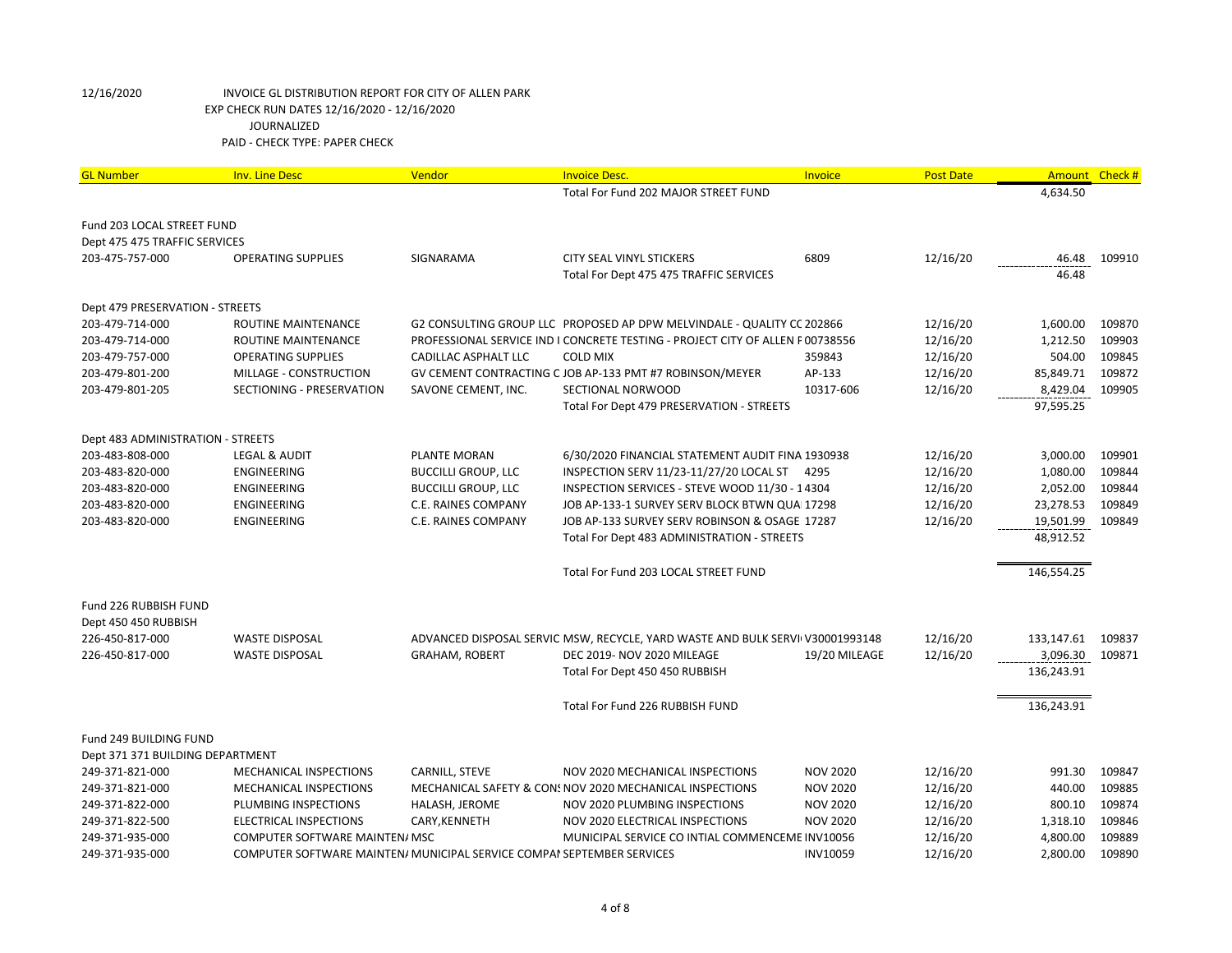| <b>GL Number</b>              | <b>Inv. Line Desc</b>                                                | Vendor                                       | <b>Invoice Desc.</b>                                                                                   | Invoice       | <b>Post Date</b> | Amount     | Check # |
|-------------------------------|----------------------------------------------------------------------|----------------------------------------------|--------------------------------------------------------------------------------------------------------|---------------|------------------|------------|---------|
| 249-371-935-000               | COMPUTER SOFTWARE MAINTEN/ MUNICIPAL SERVICE COMPAI OCTOBER SERVICES |                                              |                                                                                                        | INV10062      | 12/16/20         | 2,800.00   | 109891  |
| 249-371-963-000               | PROFESSIONAL SVCS                                                    |                                              | CARLISLE/WORTMAN ASSOC NOVEMBER MONTHLY CITY PLANNER                                                   | 2159195       | 12/16/20         | 4,000.00   | 109848  |
|                               |                                                                      |                                              | Total For Dept 371 371 BUILDING DEPARTMENT                                                             |               |                  | 17,949.50  |         |
|                               |                                                                      |                                              | Total For Fund 249 BUILDING FUND                                                                       |               |                  | 17,949.50  |         |
|                               |                                                                      |                                              |                                                                                                        |               |                  |            |         |
| Fund 250 DDA OPERATING        |                                                                      |                                              |                                                                                                        |               |                  |            |         |
| Dept 000                      |                                                                      |                                              |                                                                                                        |               |                  |            |         |
| 250-000-722-000               |                                                                      |                                              | RETIREMENT CONTRIBUTION - DC NATIONAL FINANCIAL SERVIC DEC 2020 MONTHLY RETIREMENT CONTRIBUTI DEC 2020 |               | 12/16/20         | 530.99     | 109893  |
| 250-000-801-001               | <b>LAWN SERVICES</b>                                                 | SEASONAL PROPERTY MANA(5223 ALLEN NOVEMBER   |                                                                                                        | 637           | 12/16/20         | 180.00     | 109906  |
| 250-000-801-001               | <b>LAWN SERVICES</b>                                                 | SEASONAL PROPERTY MANA(BEATRICE NOVEMBER     |                                                                                                        | 640           | 12/16/20         | 112.00     | 109906  |
| 250-000-801-001               | <b>LAWN SERVICES</b>                                                 |                                              | SEASONAL PROPERTY MANA(6004 SOUTHFIELD RD MEDIAN NOVEMBER                                              | 641           | 12/16/20         | 270.00     | 109906  |
| 250-000-801-001               | <b>LAWN SERVICES</b>                                                 | SEASONAL PROPERTY MANA(17410 ECORSE OCTOBER  |                                                                                                        | 652           | 12/16/20         | 20.00      | 109906  |
| 250-000-801-001               | <b>LAWN SERVICES</b>                                                 | SEASONAL PROPERTY MANA(5223 ALLEN OCTOBER    |                                                                                                        | 697           | 12/16/20         | 45.00      | 109906  |
| 250-000-801-001               | <b>LAWN SERVICES</b>                                                 |                                              | SEASONAL PROPERTY MANA(6004 SOUTHFIELD RD MEDIAN OCTOBER                                               | 698           | 12/16/20         | 90.00      | 109906  |
| 250-000-801-001               | <b>LAWN SERVICES</b>                                                 | SEASONAL PROPERTY MANA( BEATRICE OCTOBER     |                                                                                                        | 699           | 12/16/20         | 28.00      | 109906  |
| 250-000-801-001               | <b>LAWN SERVICES</b>                                                 |                                              | SEASONAL PROPERTY MANA( PARK (SOUTHFIELD TO REGINA) OCTOBER                                            | 702           | 12/16/20         | 27.00      | 109906  |
| 250-000-801-001               | <b>LAWN SERVICES</b>                                                 |                                              | SEASONAL PROPERTY MANA( QUANDT ALLEY PROJECT OCTOBER                                                   | 703           | 12/16/20         | 30.00      | 109906  |
| 250-000-801-001               | <b>LAWN SERVICES</b>                                                 |                                              | SEASONAL PROPERTY MANA( PARK AVE (SOUTHFIELD TO REGINA) NOVEMBE 709                                    |               | 12/16/20         | 81.00      | 109906  |
| 250-000-801-001               | <b>LAWN SERVICES</b>                                                 |                                              | SEASONAL PROPERTY MANA( QUANDT ALLEY RPOJECT NOVEMBER                                                  | 710           | 12/16/20         | 120.00     | 109906  |
| 250-000-801-001               | <b>LAWN SERVICES</b>                                                 | SEASONAL PROPERTY MANA(17410 ECORSE NOVEMBER |                                                                                                        | 731           | 12/16/20         | 40.00      | 109906  |
| 250-000-826-000               | <b>LEGAL SERVICES</b>                                                | MILLER & MILLER, P.C.                        | <b>NOVEMBER RETAINER</b>                                                                               | A-11302020    | 12/16/20         | 1,250.00   | 109887  |
| 250-000-931-000               | <b>BUILDING MAINTENANCE</b>                                          | <b>HADDIX ELECTRIC</b>                       | <b>DECEMBER LIGHT CHECK</b>                                                                            | 10263         | 12/16/20         | 1,865.00   | 109873  |
| 250-000-962-000               | <b>MISCELLANEOUS</b>                                                 |                                              | DOWNRIVER PEST CONTROL RAT ABATEMENT ON QUANDT ALLEY - SEPT NC 12092020                                |               | 12/16/20         | 540.00     | 109862  |
| 250-000-975-000               | <b>DESIGN COMMITTEE</b>                                              | <b>DAVID GOODWIN</b>                         | <b>FACADE GRANT IMPROVEMENT</b>                                                                        | 12142020      | 12/16/20         | 9,980.10   | 109859  |
| 250-000-975-000               | <b>DESIGN COMMITTEE</b>                                              | <b>KA DESIGNS</b>                            | FACADE DESIGN ASSISTANCE: ABE THE REALTO 20039.1                                                       |               | 12/16/20         | 250.00     | 109880  |
| 250-000-975-000               | <b>DESIGN COMMITTEE</b>                                              | <b>VORAN FUNERAL HOME</b>                    | FACADE AND ECONOMIC DEVELOPMENT GRAN 120320AGENDA                                                      |               | 12/16/20         | 19,000.00  | 109918  |
| 250-000-975-000               | <b>DESIGN COMMITTEE</b>                                              | ALLEGRA MARKETING                            | 5 MORE CARRYOUT PARKING SIGNS                                                                          | 9048          | 12/16/20         | 92.50      | 109920  |
|                               |                                                                      |                                              | Total For Dept 000                                                                                     |               |                  | 34,551.59  |         |
|                               |                                                                      |                                              | Total For Fund 250 DDA OPERATING                                                                       |               |                  | 34,551.59  |         |
| Fund 401 CAPITAL PROJECT FUND |                                                                      |                                              |                                                                                                        |               |                  |            |         |
| Dept 000                      |                                                                      |                                              |                                                                                                        |               |                  |            |         |
| 401-000-985-002               | CAPITAL OUTLAY - PUBLIC SAFETY WATCHGUARD VIDEO                      |                                              | IN CAR & BODY WORN CAMERA SYSTEM                                                                       | BCMINV0010943 | 12/16/20         | 24,250.25  | 109919  |
| 401-000-985-002               | CAPITAL OUTLAY - PUBLIC SAFETY WATCHGUARD VIDEO                      |                                              | IN CAR & BODY WORN CAMERA SYSTEM POLIC 4BOINV0006874                                                   |               | 12/02/20         | 28,330.00  | 109923  |
| 401-000-985-002               | CAPITAL OUTLAY - PUBLIC SAFETY WATCHGUARD VIDEO                      |                                              | IN CAR & BODY WORN CAMERA SYSTEM POLIC 4REINV0011878                                                   |               | 12/02/20         | 47,461.20  | 109923  |
| 401-000-987-300               | CONST-DPS/WATER                                                      | <b>AVI DEVELOPERS</b>                        | MASONS FOR DPS PROJECT OFF PAY APP #5                                                                  | 1736-5        | 12/16/20         | 35,357.40  | 109839  |
| 401-000-987-300               | CONST-DPS/WATER                                                      |                                              | GV CEMENT CONTRACTING C PAYMENT #5 FOR CONSTRUCTION AT NEW DPS 1736-5                                  |               | 12/16/20         | 164,449.32 | 109872  |
| 401-000-987-300               | CONST-DPS/WATER                                                      |                                              | GV CEMENT CONTRACTING C PAYMENT #5A FOR ITEMS OUTSIDE VIG CONTR 20-196R                                |               | 12/16/20         | 63,960.88  | 109872  |
| 401-000-987-300               | CONST-DPS/WATER                                                      | JS VIG CONSTRUCTION CO                       | <b>DPS FIFTH DRAW</b>                                                                                  | 1736-5        | 12/16/20         | 480,605.02 | 109879  |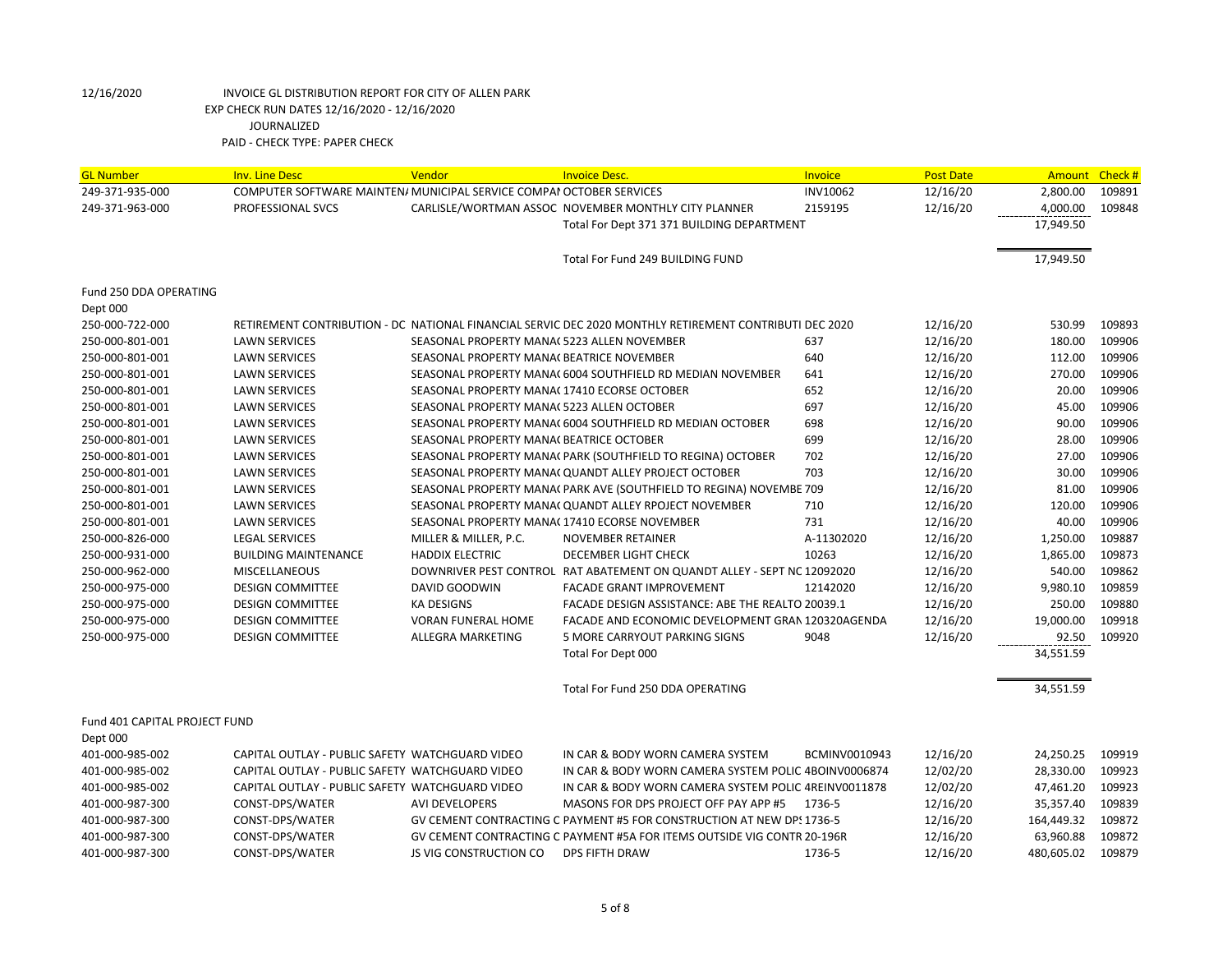| <b>GL Number</b>       | <b>Inv. Line Desc</b>            | Vendor                                        | <b>Invoice Desc.</b>                                                     | Invoice             | <b>Post Date</b> | Amount Check # |        |
|------------------------|----------------------------------|-----------------------------------------------|--------------------------------------------------------------------------|---------------------|------------------|----------------|--------|
|                        |                                  |                                               | Total For Dept 000                                                       |                     |                  | 844,414.07     |        |
|                        |                                  |                                               |                                                                          |                     |                  |                |        |
|                        |                                  |                                               | Total For Fund 401 CAPITAL PROJECT FUND                                  |                     |                  | 844,414.07     |        |
| Fund 592 WATER & SEWER |                                  |                                               |                                                                          |                     |                  |                |        |
| Dept 000               |                                  |                                               |                                                                          |                     |                  |                |        |
| 592-000-275-000        | 10-WATER                         | <b>CITY OF ALLEN PARK</b>                     | UB REFUND FOR ACCOUNT: 050-KE160-90 TO 312/12/2020                       |                     | 12/19/20         | 203.99         | 109888 |
| 592-000-275-000        | 20-SEWER                         |                                               | SERPETTI, MICHAEL & MARY UB refund for account: 290-AN152-47             | 12/15/2020          | 12/22/20         | 149.68         | 109922 |
|                        |                                  |                                               | Total For Dept 000                                                       |                     |                  | 353.67         |        |
| Dept 600 WATER         |                                  |                                               |                                                                          |                     |                  |                |        |
| 592-600-745-400        | <b>METER MAINTENANCE</b>         | CORE & MAIN LP                                | <b>PARTS</b>                                                             | N286482             | 12/16/20         | 580.00         | 109857 |
| 592-600-745-400        | <b>METER MAINTENANCE</b>         | ETNA SUPPLY COMPANY                           | <b>PARTS</b>                                                             | S103599917.01       | 12/16/20         | 153.56         | 109865 |
| 592-600-873-000        | <b>MAIN MAINTENANCE</b>          |                                               | PARAGON LABORATORIES IN HOME INSPECTION 8927 MANOR                       | 139266-216581       | 12/16/20         | 75.00          | 109897 |
| 592-600-926-050        | PURCHASED WATER                  |                                               | GREAT LAKES WATER AUTHO OCT 2020 WHOLESALE WATER USAGE                   | <b>OCTWHOLESALE</b> | 12/16/20         | 224,381.93     | 109860 |
| 592-600-939-000        | <b>VEHICLE MAINTENANCE</b>       | <b>INTERSTATE BATTERY OF SE N PARTS</b>       |                                                                          | 60088599            | 12/16/20         | 559.48         | 109877 |
| 592-600-939-000        | <b>VEHICLE MAINTENANCE</b>       | <b>VILLAGE FORD</b>                           | <b>PARTS</b>                                                             | 492048              | 12/16/20         | 19.72          | 109917 |
| 592-600-978-004        | <b>CROSS CONNECTION PROGRAM</b>  | HYDRO DESIGNS, INC.                           | NOV 2020 CROSS CONN COMMERCIAL PROPER 0059989-IN                         |                     | 12/16/20         | 1,500.00       | 109876 |
| 592-600-978-004        | <b>CROSS CONNECTION PROGRAM</b>  | HYDRO DESIGNS, INC.                           | NOV 2020 CROSS CONN INSPECTION RESIDENT 0059730-IN                       |                     | 12/16/20         | 4,934.00       | 109876 |
| 592-600-985-000        | CAPITAL OUTLAY                   |                                               | GV CEMENT CONTRACTING C PYMT #4 - SECTION I -MEYER AVE - WATER MA AP-134 |                     | 12/16/20         | 78,407.77      | 109872 |
|                        |                                  |                                               | Total For Dept 600 WATER                                                 |                     |                  | 310,611.46     |        |
| Dept 601 601 SEWER     |                                  |                                               |                                                                          |                     |                  |                |        |
| 592-601-678-005        | <b>RUBBLE REMOVAL</b>            | <b>CITY OF MOUNT CLEMENS</b>                  | SEPT/VACTOR SEWER CHARGES #015404046/0 0028002038                        |                     | 12/16/20         | 767.00         | 109852 |
| 592-601-745-200        | <b>PAVEMENT REPAIRS</b>          | SAVONE CEMENT, INC.                           | REMOVE & REPLACE PAVEMENT MCCLAIN/PAR 10317-605                          |                     | 12/16/20         | 28,477.30      | 109905 |
| 592-601-745-300        | STORM/CB MAINTENANCE             | SAVONE CEMENT, INC.                           | <b>STORM REPAIRS</b>                                                     | 10317-604           | 12/16/20         | 27,401.16      | 109905 |
| 592-601-907-300        | <b>EXCESS FLOW- WAYNE COUNTY</b> | <b>DUWA</b>                                   | FIXED EXCESS FLOW CHARGE FOR THE MONTH 0000301220                        |                     | 12/16/20         | 71,984.00      | 109863 |
| 592-601-923-000        | PROFESSIONAL SERVICES            | <b>RITTER GIS INC</b>                         | NOV 2020 AMS/GIS SUPPORT SERVICES                                        | 2020-1395           | 12/16/20         | 280.00         | 109904 |
| 592-601-927-050        | SEWAGE DISPOSAL-GLWA             | GREAT LAKES WATER AUTHO NOV 2020 SEWAGE USAGE |                                                                          | NOVSEWAGE           | 12/16/20         | 71,200.00      | 109861 |
| 592-601-930-000        | <b>SEWER MAINTENANCE</b>         | A.S.P PLUMBING                                | EMER SEWER REPAIR AT MEYER & BEATRICE ST 11212020                        |                     | 12/16/20         | 6,400.00       | 109838 |
| 592-601-930-000        | <b>SEWER MAINTENANCE</b>         | CORE & MAIN LP                                | <b>PARTS</b>                                                             | N426985             | 12/16/20         | 843.95         | 109857 |
| 592-601-939-100        | <b>VEHICLE MAINTENANCE</b>       |                                               | BAKER'S GAS & WELDING SUI NOV 2020 CYLINDER RENTAL                       | 09239580            | 12/16/20         | 26.77          | 109840 |
| 592-601-960-000        | <b>TRAINING &amp; EDUCATION</b>  | <b>STATE OF MICHIGAN</b>                      | APPLICATION FOR DISTRIBUTION CERTIFICATIO J MCLAUGHLIN S-2               |                     | 12/16/20         | 70.00          | 109913 |
| 592-601-960-000        | TRAINING & EDUCATION             | STATE OF MICHIGAN                             | APPLICATION FOR DISTRIBUTION CERTIFICATIO J STEWART S-3                  |                     | 12/16/20         | 70.00          | 109913 |
| 592-601-960-000        | <b>TRAINING &amp; EDUCATION</b>  | <b>STATE OF MICHIGAN</b>                      | APPLICATION FOR DISTRIBUTION CERTIFICATIO J OGDEN S-1                    |                     | 12/16/20         | 70.00          | 109913 |
| 592-601-962-000        | <b>MISCELLANEOUS</b>             | ETNA SUPPLY COMPANY                           | SENSUS FLEXNET MNT RENEWAL                                               | \$101122347.021     | 12/16/20         | 3,500.00       | 109865 |
| 592-601-983-000        | <b>BACKUP GENERATORS</b>         |                                               | WOLVERINE POWER SYSTEM! LABOR AND PARTS SVC JOB 0657740                  | 0201594-IN          | 12/16/20         | 2,077.36       | 109921 |
| 592-601-983-000        | <b>BACKUP GENERATORS</b>         | WOLVERINE POWER SYSTEM! SVC JOB 0658694 DPS   |                                                                          | 0201327-IN          | 12/16/20         | 292.60         | 109921 |
|                        |                                  |                                               | Total For Dept 601 601 SEWER                                             |                     |                  | 213,460.14     |        |

Dept 603 603 BASIN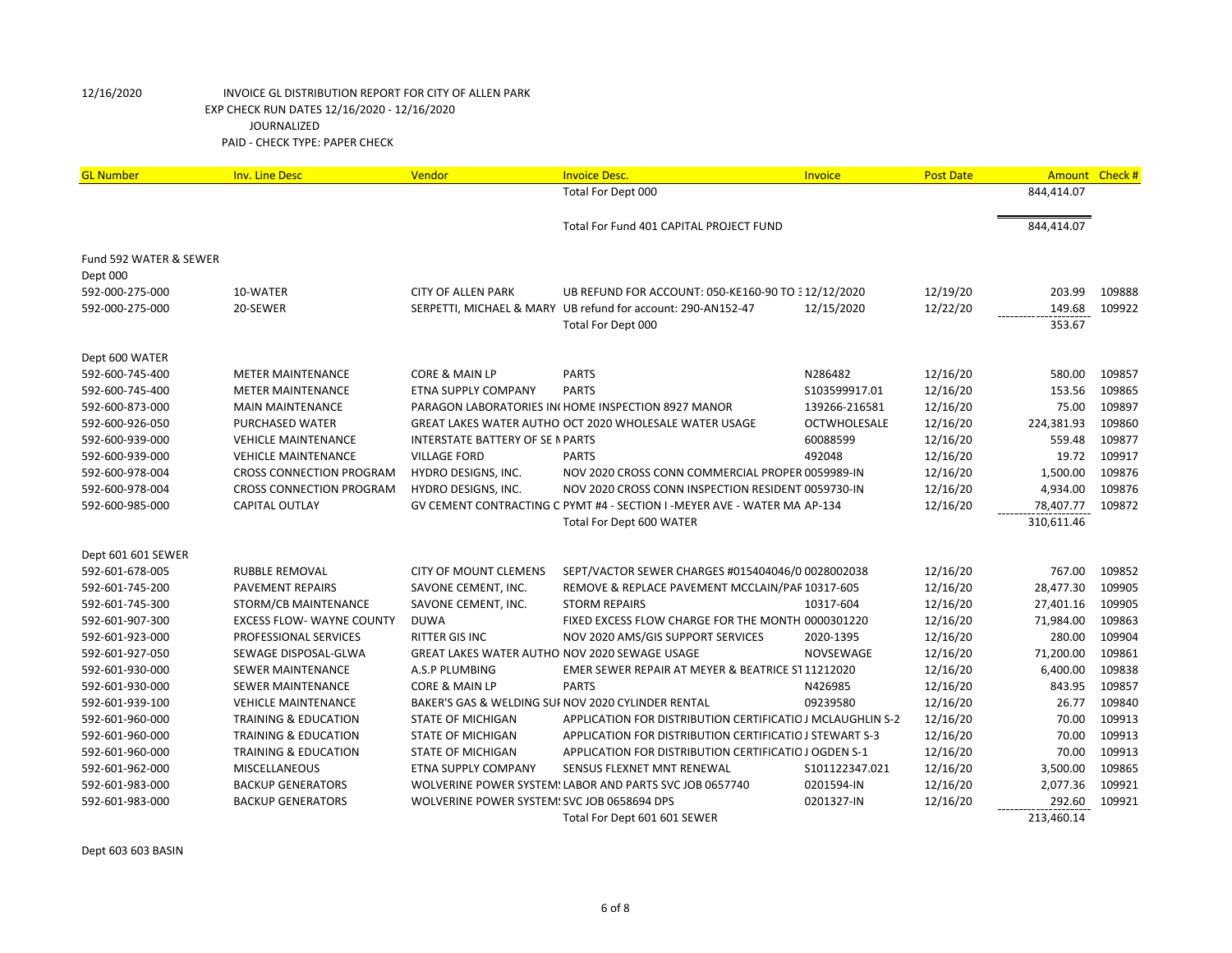| <b>TELEPHONE</b><br><b>VERIZON WIRELESS</b><br>12/16/20<br>50.04<br>592-603-853-000<br>BASIN PHONE SERVICES 10/24-11/23/20<br>9867667268<br>50.04<br>Total For Dept 603 603 BASIN<br>Dept 604 ADMINISTRATION/DEBT<br>592-604-722-100<br>RETIREMENT CONTRIBUTION - DB PNC BANK NATIONAL ASSOC- DEC 2020 MONTHLY PENSION PMT<br><b>DEC 2020</b><br>12/16/20<br>14,794.00<br>592-604-820-000<br><b>ENGINEERING</b><br><b>BUCCILLI GROUP, LLC</b><br>INSPECTION SERV 11/23-11/24/20 2020 DPS<br>4294<br>12/16/20<br>1,080.00 | 109915<br>109902<br>109844<br>109844<br>109844<br>109849<br>109849<br>109849<br>109849 |
|--------------------------------------------------------------------------------------------------------------------------------------------------------------------------------------------------------------------------------------------------------------------------------------------------------------------------------------------------------------------------------------------------------------------------------------------------------------------------------------------------------------------------|----------------------------------------------------------------------------------------|
|                                                                                                                                                                                                                                                                                                                                                                                                                                                                                                                          |                                                                                        |
|                                                                                                                                                                                                                                                                                                                                                                                                                                                                                                                          |                                                                                        |
|                                                                                                                                                                                                                                                                                                                                                                                                                                                                                                                          |                                                                                        |
|                                                                                                                                                                                                                                                                                                                                                                                                                                                                                                                          |                                                                                        |
|                                                                                                                                                                                                                                                                                                                                                                                                                                                                                                                          |                                                                                        |
|                                                                                                                                                                                                                                                                                                                                                                                                                                                                                                                          |                                                                                        |
| 592-604-820-000<br><b>ENGINEERING</b><br><b>BUCCILLI GROUP, LLC</b><br>INSPECTION SERVICES - DANIEL POULUS 12/2 - 4306<br>12/16/20<br>1,242.00                                                                                                                                                                                                                                                                                                                                                                           |                                                                                        |
| <b>BUCCILLI GROUP, LLC</b><br>INSPECTION SERIVCES - MATT JOHNSON 12/1 - 4305<br>12/16/20<br>1,728.00<br>592-604-820-000<br>ENGINEERING                                                                                                                                                                                                                                                                                                                                                                                   |                                                                                        |
| 4,274.50<br>592-604-820-000<br><b>ENGINEERING</b><br>C.E. RAINES COMPANY<br>JOB AP-129 SURVEY SERV ALLEN RD BRDIGE RE 17286<br>12/16/20                                                                                                                                                                                                                                                                                                                                                                                  |                                                                                        |
| 587.00<br><b>C.E. RAINES COMPANY</b><br>12/16/20<br>592-604-820-000<br>ENGINEERING<br>JOB AP-123 SURVEY SERV LAURENCT ST LIFT ST 17285                                                                                                                                                                                                                                                                                                                                                                                   |                                                                                        |
| 300.00<br>12/16/20<br>592-604-820-000<br>ENGINEERING<br>C.E. RAINES COMPANY<br>JOB AP-81 SURVEY SERV SANITARY SEWER DIST 17282                                                                                                                                                                                                                                                                                                                                                                                           |                                                                                        |
| ENGINEERING<br><b>C.E. RAINES COMPANY</b><br>JOB AP-98 SURVEY SERV DPW YARD<br>12/16/20<br>8,110.00<br>592-604-820-000<br>17283                                                                                                                                                                                                                                                                                                                                                                                          |                                                                                        |
| ENGINEERING<br>C.E. RAINES COMPANY<br>JOB AP-134 SURVEY SERV WM REPLACEMENT \17288<br>12/16/20<br>100.00<br>592-604-820-000                                                                                                                                                                                                                                                                                                                                                                                              | 109849                                                                                 |
| Total For Dept 604 ADMINISTRATION/DEBT<br>32,215.50                                                                                                                                                                                                                                                                                                                                                                                                                                                                      |                                                                                        |
| Total For Fund 592 WATER & SEWER<br>556,690.81                                                                                                                                                                                                                                                                                                                                                                                                                                                                           |                                                                                        |
| Fund 701 TRUST AND AGENCY                                                                                                                                                                                                                                                                                                                                                                                                                                                                                                |                                                                                        |
| Dept 000                                                                                                                                                                                                                                                                                                                                                                                                                                                                                                                 |                                                                                        |
| 701-000-246-500<br><b>ENGINEERING ESCROW</b><br><b>BUCCILLI GROUP, LLC</b><br><b>ENGINEERING INSPECTIONS FOR PERMIT #PEN(4205)</b><br>12/16/20<br>540.00                                                                                                                                                                                                                                                                                                                                                                 | 109844                                                                                 |
| 701-000-246-500<br><b>ENGINEERING ESCROW</b><br><b>BUCCILLI GROUP, LLC</b><br><b>ENGINEERING INSPECTIONS FOR PERMIT # PEN 4204</b><br>12/16/20<br>648.00                                                                                                                                                                                                                                                                                                                                                                 | 109844                                                                                 |
| 701-000-246-500<br><b>ENGINEERING ESCROW</b><br><b>C.E. RAINES COMPANY</b><br>ENGINEERING PLAN REVIEW FOR JOB AP-148 17088<br>12/16/20<br>486.00                                                                                                                                                                                                                                                                                                                                                                         | 109849                                                                                 |
| 1,674.00<br>Total For Dept 000                                                                                                                                                                                                                                                                                                                                                                                                                                                                                           |                                                                                        |
|                                                                                                                                                                                                                                                                                                                                                                                                                                                                                                                          |                                                                                        |
| Total For Fund 701 TRUST AND AGENCY<br>1,674.00                                                                                                                                                                                                                                                                                                                                                                                                                                                                          |                                                                                        |
| Fund 703 SCHOOL AND COUNTY TAX FUND                                                                                                                                                                                                                                                                                                                                                                                                                                                                                      |                                                                                        |
| Dept 000                                                                                                                                                                                                                                                                                                                                                                                                                                                                                                                 |                                                                                        |
| 703-000-225-009<br>DUE TO SCHOOLS<br>ALLEN PARK PUBLIC SCHOOLS TAX DISTRIBUTION THROUGH 12/1/2020<br>TAX THROUGH 12/1<br>12/16/20<br>11,966.11                                                                                                                                                                                                                                                                                                                                                                           | 1872                                                                                   |
| 12/16/20<br>703-000-236-000<br>DUE TO WAYNE CO.- RESA/ISD<br>WAYNE COUNTY TREASURER TAX DISTRIBUTION THROUGH 12/1<br>TAX THROUGH 12/1<br>5,292.08                                                                                                                                                                                                                                                                                                                                                                        | 1887                                                                                   |
| DUE TO WAYNE CO. - S.E.T.<br>WAYNE COUNTY TREASURER TAX DISTRIBUTION THROUGH 12/1<br>TAX THROUGH 12/1<br>12/16/20<br>703-000-240-000<br>5,811.13                                                                                                                                                                                                                                                                                                                                                                         | 1887                                                                                   |
| WAYNE COUNTY TREASURER TAX DISTRIBUTION THROUGH 12/1<br>TAX THROUGH 12/1<br>12/16/20<br>703-000-241-000<br>DUE TO WAYNE CO.-OPERATING<br>16,750.69                                                                                                                                                                                                                                                                                                                                                                       | 1887                                                                                   |
| 12/12/2020<br>12/19/20<br>821.40<br>703-000-275-000<br><b>REFUNDABLE TAXES</b><br><b>CORELOGIC</b><br>2020 Sum Tax Refund 30 013 02 0071 000                                                                                                                                                                                                                                                                                                                                                                             | 1873                                                                                   |
| 703-000-275-000<br><b>REFUNDABLE TAXES</b><br><b>CORELOGIC</b><br>2020 Sum Tax Refund 30 015 01 0014 002<br>12/12/2020<br>12/19/20<br>1,390.77                                                                                                                                                                                                                                                                                                                                                                           | 1873                                                                                   |
| 703-000-275-000<br><b>REFUNDABLE TAXES</b><br><b>CORELOGIC</b><br>2020 Sum Tax Refund 30 029 07 0191 000<br>12/12/2020<br>12/19/20<br>4,453.48                                                                                                                                                                                                                                                                                                                                                                           | 1873                                                                                   |
| <b>REFUNDABLE TAXES</b><br><b>CORELOGIC</b><br>2020 Sum Tax Refund 30 010 01 0271 000<br>12/12/2020<br>12/19/20<br>875.25<br>703-000-275-000                                                                                                                                                                                                                                                                                                                                                                             | 1873                                                                                   |
| <b>CORELOGIC</b><br>12/19/20<br>703-000-275-000<br><b>REFUNDABLE TAXES</b><br>2020 Sum Tax Refund 30 011 01 1583 000<br>12/12/2020<br>1,925.61                                                                                                                                                                                                                                                                                                                                                                           | 1873                                                                                   |
| 12/19/20<br>1,050.65<br>703-000-275-000<br><b>REFUNDABLE TAXES</b><br><b>CORELOGIC</b><br>2020 Sum Tax Refund 30 009 02 0089 002<br>12/12/2020                                                                                                                                                                                                                                                                                                                                                                           | 1873                                                                                   |
| 703-000-275-000<br><b>REFUNDABLE TAXES</b><br><b>CORELOGIC</b><br>2020 Sum Tax Refund 30 009 02 0205 002<br>12/12/2020<br>12/19/20<br>685.35                                                                                                                                                                                                                                                                                                                                                                             | 1873                                                                                   |
| 703-000-275-000<br><b>REFUNDABLE TAXES</b><br>LERETA<br>2020 Sum Tax Refund 30 016 06 0422 000<br>12/12/2020<br>12/19/20<br>1,845.27                                                                                                                                                                                                                                                                                                                                                                                     | 1874                                                                                   |
| 795.10<br>703-000-275-000<br><b>REFUNDABLE TAXES</b><br>2020 Sum Tax Refund 30 019 05 0038 000<br>12/12/2020<br>12/19/20<br>WESHALEK, JASON                                                                                                                                                                                                                                                                                                                                                                              | 1875                                                                                   |